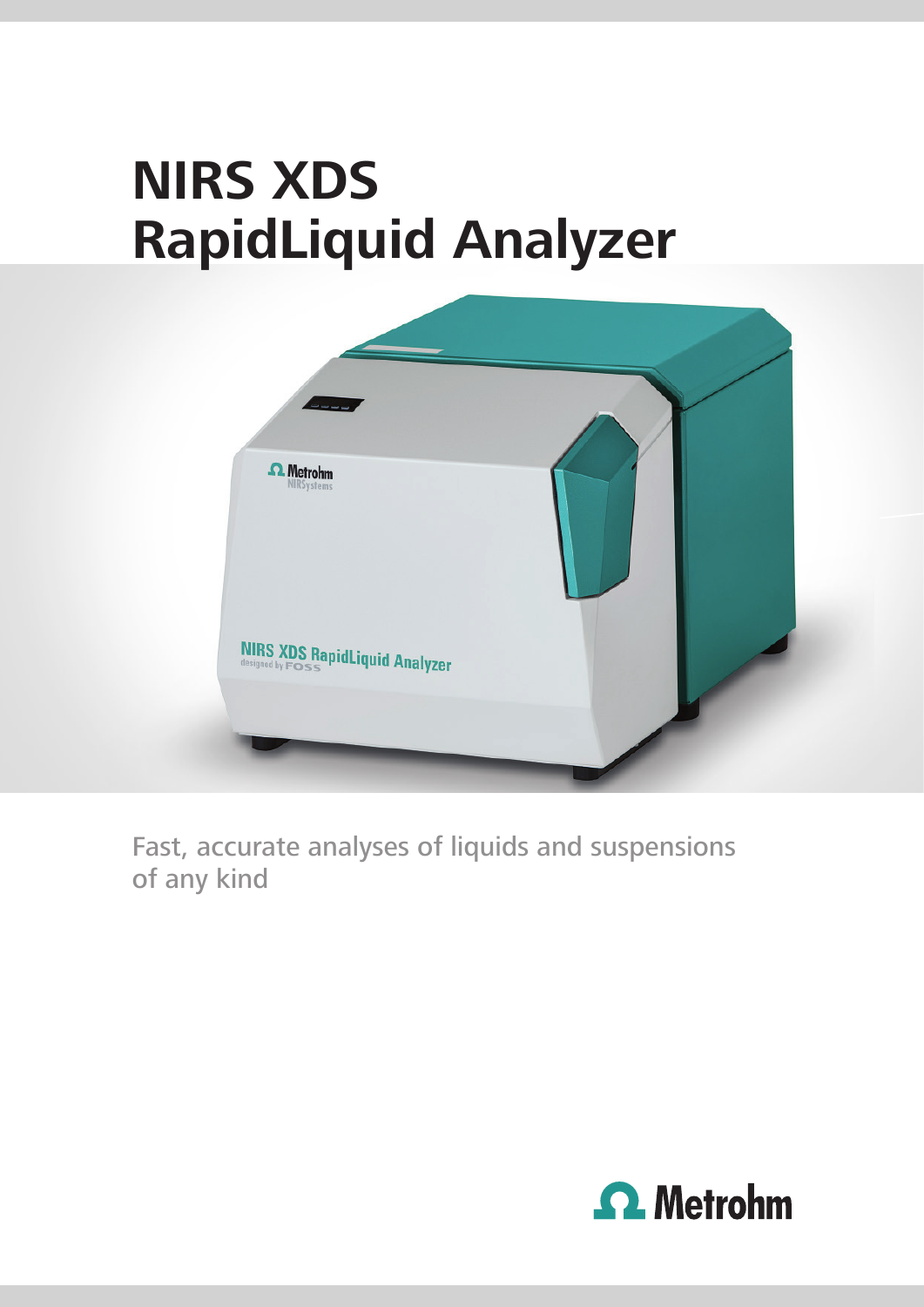The NIRS XDS RapidLiquid Analyzer enables fast, straightforward analyses of liquid formulations and substances. Highly accurate measurement results at the press of a button make the NIRS XDS RapidLiquid Analyzer a reliable and simple solution for quality control in the laboratory and in the process. Samples are placed in reusable quartz cuvettes or disposable glass vials; a tempered sample compartment ensures reproducible analysis conditions and, as a result, accurate measurement results.

#### **The NIRS XDS RapidLiquid Analyzer is ideal for:**

- qualitative and quantitative analyses of liquids and suspensions of any kind
- monitoring temperature-controlled liquid products
- replacing more costly routine tests

**boo** 



**A** Metrohm

**NIRS XDS RapidLiquid Analyzer**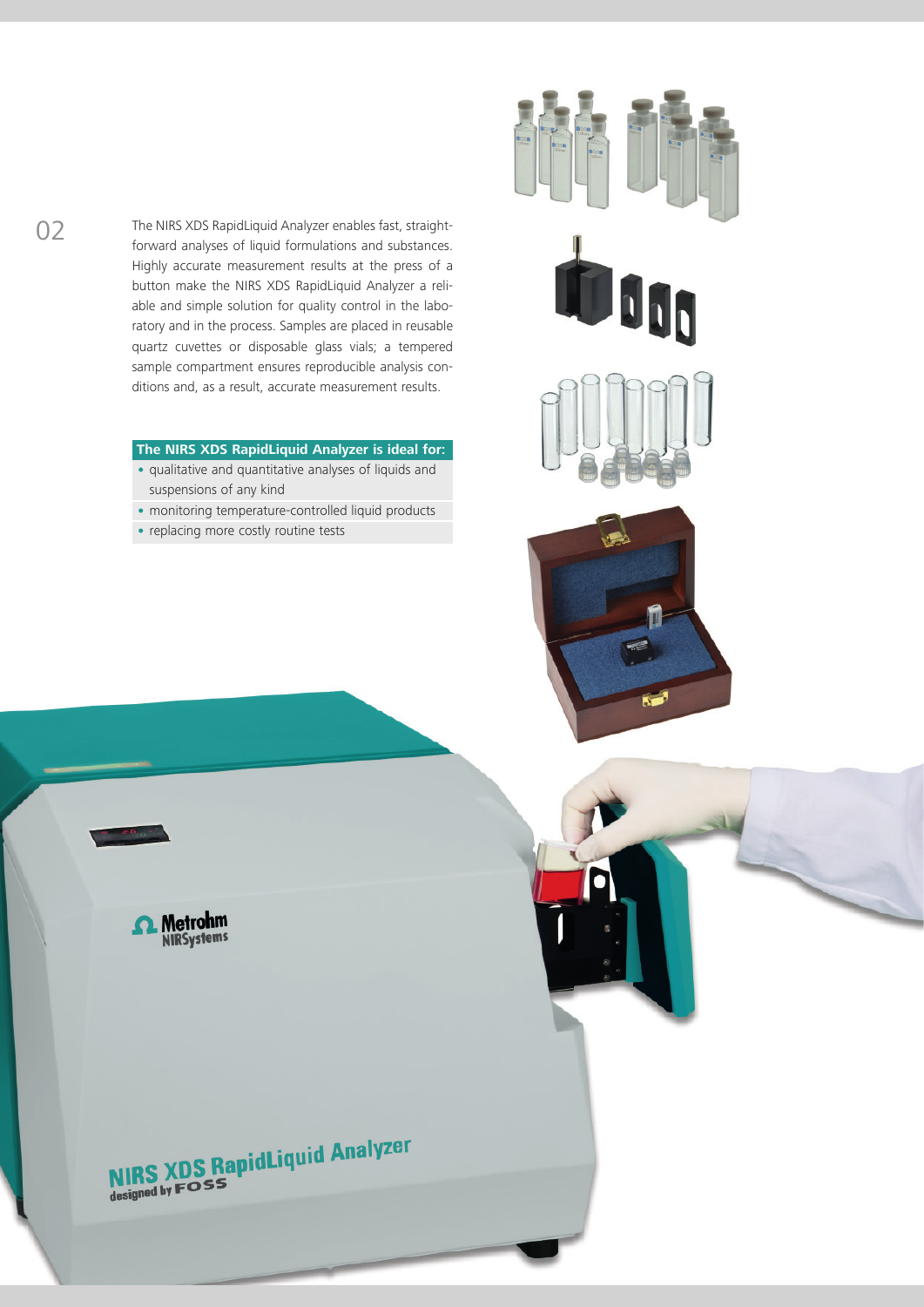### Benefits for the user

- Saves time no need to prepare samples; provides analysis results in real-time
- Simple to use analysis results at the press of a button
- Convenient less cleaning required thanks to standard quartz and disposable cuvettes
- Simple to transfer methods and calibration models from instrument to instrument

## Key features

- Temperature-controlled sample compartment (up to 65 °C) for accurate, reproducible analysis results
- Universal interface for quickly changing the measuring modules in just seconds
- Network-compatible central result and data management (client-server solution)

## Technical specifications

| <b>Measuring mode</b>                                            | Transmission                                                     |
|------------------------------------------------------------------|------------------------------------------------------------------|
| Sample interface                                                 | Cuvettes, vials                                                  |
| Wavelength range                                                 | 400-2,500 nm                                                     |
| <b>Measuring modules</b>                                         | Hot-swappable                                                    |
| <b>Detectors</b>                                                 | Silicon (400-1,100 nm), lead sulfide (1,100-2,500 nm)            |
| Data collection speed                                            | 2 scans/sec                                                      |
| Data point interval                                              | $0.5$ nm                                                         |
| <b>Wavelength accuracy</b><br>(currently recognized standard)    | $< 0.05$ nm (SRM 2035)                                           |
| Wavelength precision <sup>1</sup>                                | $< 0.005$ nm                                                     |
| Wavelength precision <sup>2</sup> (instrument to instrument)     | $< 0.020$ nm                                                     |
| <b>Stray light</b>                                               | $< 0.1\%$ at 2,300 nm                                            |
| <b>Photometric linearity</b>                                     | $<$ 1% of the measured value                                     |
| <b>Bandpass</b>                                                  | $8.75 \pm 0.10$ nm                                               |
| Noise (RMS, for 32 co-added scans)<br>400-700 nm<br>700-2,500 nm | $< 50$ micro AU<br>< 20 micro AU                                 |
| Weight                                                           | 39.0 kg (86.0 lbs)                                               |
| Dimensions ( $W \times H \times D$ )                             | $380 \times 346 \times 559$ mm (15" $\times$ 13.6" $\times$ 22") |
| <b>Operating temperature range</b>                               | 4.5-35°C (40-95°F)                                               |
| <b>Relative humidity</b>                                         | 10-90% RH, non-condensing                                        |

1 based on a single analyzer

<sup>2</sup> based on a group of analyzers